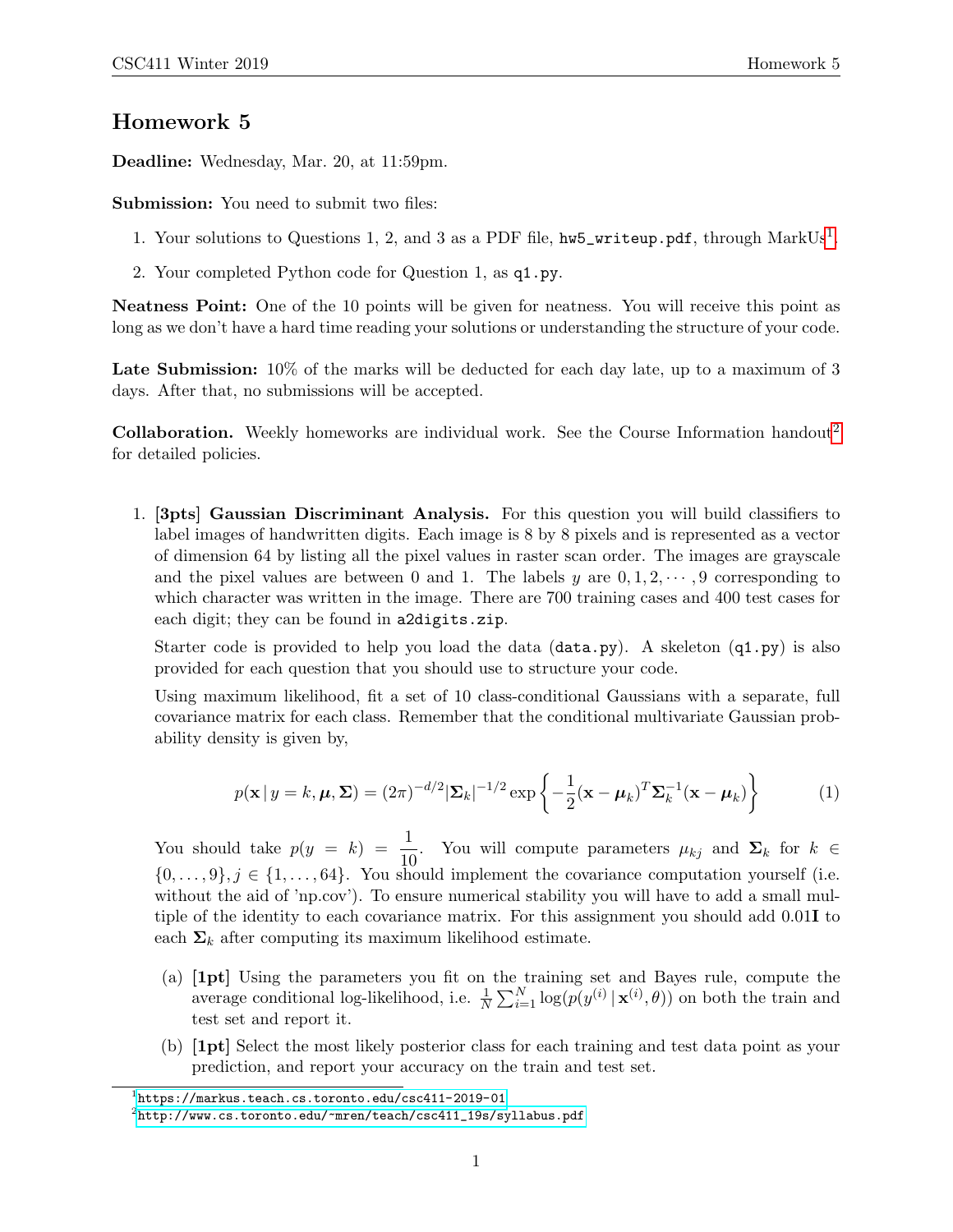(c) [1pt] Compute the leading eigenvectors (largest eigenvalue) for each class covariance matrix (can use np.linalg.eig) and plot them side by side as 8 by 8 images.

Report your answers to the above questions, and submit your completed Python code for q1.py.

2. [2pts] Categorial Distribution. Let's consider fitting the categorical distribution, which is a discrete distribution over K outcomes, which we'll number 1 through K. The probability of each category is explicitly represented with parameter  $\theta_k$ . For it to be a valid probability distribution, we clearly need  $\theta_k \geq 0$  and  $\sum_k \theta_k = 1$ . We'll represent each observation **x** as a 1-of-K encoding, i.e, a vector where one of the entries is 1 and the rest are 0. Under this model, the probability of an observation can be written in the following form:

$$
p(\mathbf{x};\boldsymbol{\theta}) = \prod_{k=1}^K \theta_k^{x_k}.
$$

Suppose we observe a dataset  $\mathcal{D} = {\mathbf{x}^{(n)}}_{n=1}^N$ . Denote the count for outcome k as  $N_k$ , so  $N_k = \sum_{n=1}^{N} x_k^{(n)}$  $\binom{n}{k}$ . In the previous assignment, you showed that the maximum likelihood estimate for the counts was:

$$
\hat{\theta}_k = \frac{N_k}{N}
$$

.

Now let's derive the Bayesian parameter estimate.

(a) [1pts] For the prior, we'll use the Dirichlet distribution, which is defined over the set of probability vectors (i.e. vectors that are nonnegative and whose entries sum to 1). Its PDF is as follows:

$$
p(\boldsymbol{\theta}) \propto \theta_1^{a_1-1} \cdots \theta_K^{a_k-1}.
$$

A useful fact is that if  $\boldsymbol{\theta} \sim \text{Dirichlet}(a_1, \ldots, a_K)$ , then

$$
\mathbb{E}[\theta_k] = \frac{a_k}{\sum_{k'} a_{k'}}.
$$

Determine the posterior distribution  $p(\theta | \mathcal{D})$ . From that, determine the posterior predictive probability that the next outcome will be k.

(b) [1pt] Still assuming the Dirichlet prior distribution, determine the MAP estimate of the parameter vector  $\theta$ . For this question, you may assume each  $a_k > 1$ .

## 3. [4pts] Factor Analysis.

In lecture, we covered the EM algorithm applied to mixture of Gaussians models. In this question, we'll look at another interesting example of EM, namely factor analysis. This is a model very similar in spirit to PCA: we have data in a high-dimensional space, and we'd like to summarize it with a lower-dimensional representation. Unlike PCA, we formulate the problem in terms of a probabilistic model. We assume the latent code vector z is drawn from a standard Gaussian distribution  $\mathcal{N}(\mathbf{0}, \mathbf{I})$ , and that the observations are drawn from a diagonal covariance Gaussian whose mean is a linear function of z. We'll consider the slightly simplified case of scalar-valued z. The probabilistic model is given by:

$$
z \sim \mathcal{N}(0, 1)
$$

$$
\mathbf{x} \mid z \sim \mathcal{N}(z\mathbf{u}, \Sigma),
$$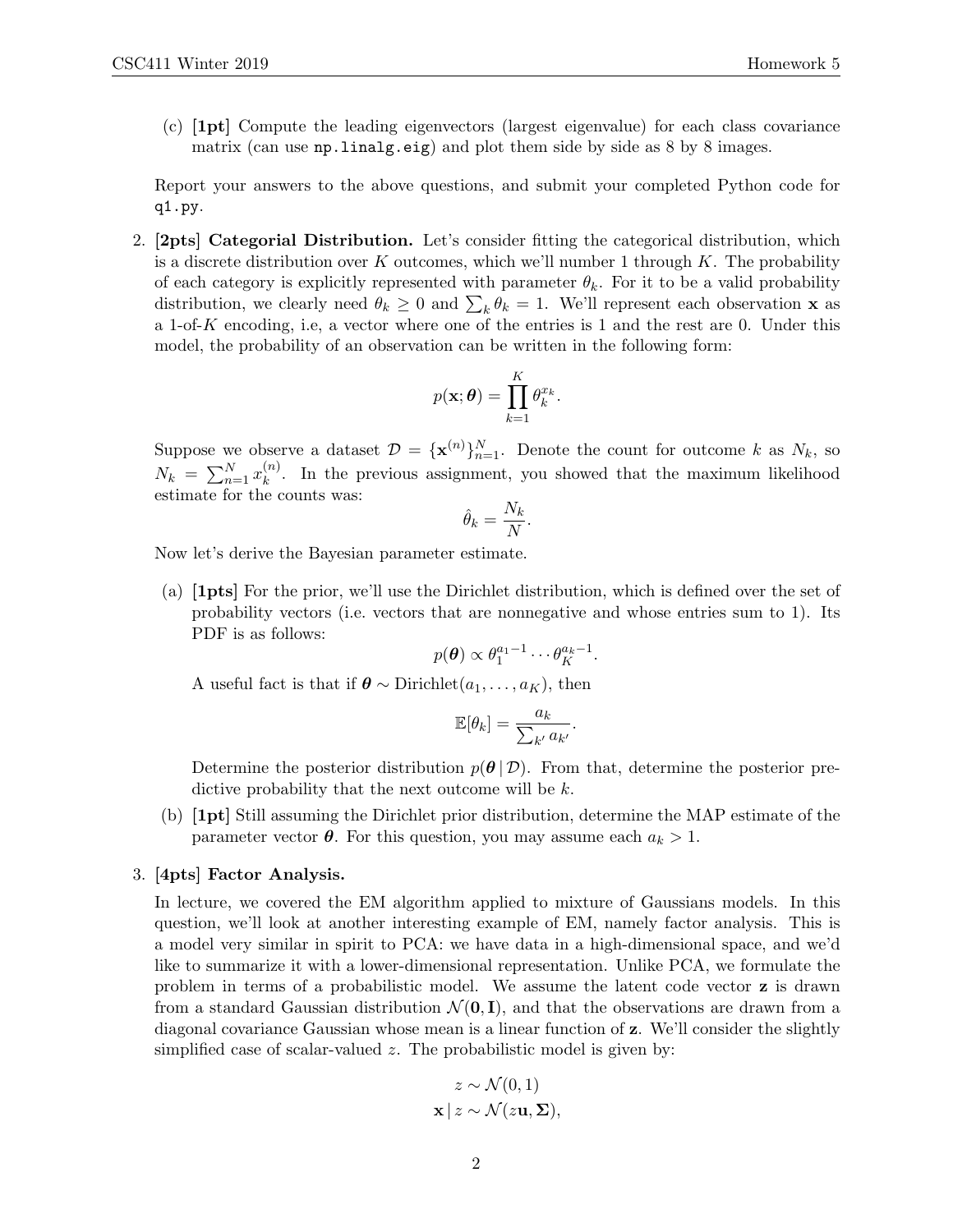where  $\Sigma = \text{diag}(\sigma_1^2, \dots, \sigma_D^2)$ . Note that the observation model can be written in terms of coordinates:

$$
x_d \mid z \sim \mathcal{N}(zu_d, \sigma_j).
$$

We have a set of observations  $\{\mathbf{x}^{(n)}\}_{n=1}^N$ , and z is a latent variable, analogous to the mixture component in a mixture-of-Gaussians model. The parameters of the model are  $\theta = {\mathbf{u}, \Sigma}$ .

In this question, we'll derive both the E-step and the M-step for the EM algorithm. If you don't feel like you understand the EM algorithm yet, don't worry; we'll walk you through it, and the question will be mostly mechanical.

(a) **E-step (2pts).** In this step, our job is determine the posterior distribution  $q(z)$  =  $p(z | x; \theta)$ . After finding this distribution, you should compute formulas for the (univariate) statistics which we'll use in the M-step:

$$
m = \mathbb{E}[z \mid \mathbf{x}; \boldsymbol{\theta}] =
$$

$$
s = \mathbb{E}[z^2 \mid \mathbf{x}; \boldsymbol{\theta}] =
$$

Tips:

- Compare the model here with the linear Gaussian model of the Appendix. Note that  $z$  here is a scalar, while the Appendix gives the more general formulation where  $x$ and z are both vectors.
- To help you check your work:  $p(z | \mathbf{x}; \theta)$  is a univariate Gaussian distribution whose mean is a linear function of x, and whose variance does not depend on x.
- Once you have figured out the mean and variance, that will give you the conditional expectations.
- (b) M-step (2pts). In this step, we need to re-estimate the parameters of the model. Suppose the current parameters (used in the E-step) are  $\theta_{old} = {\mathbf{u}_{old}, \boldsymbol{\Sigma}_{old}}$ . For this part, your job is to derive a formula for  $\mathbf{u}_{\text{new}}$  that maximizes the expected log-likelihood, i.e.,

$$
\mathbf{u}_{\text{new}} \leftarrow \arg\max_{\mathbf{u}} \frac{1}{N} \sum_{n=1}^{N} \mathbb{E}_{q_n(z^{(n)})}[\log p(z^{(n)}, \mathbf{x}^{(n)}; \boldsymbol{\theta})].
$$

Recall that  $q_n(z^{(n)}) = p(z^{(n)} | \mathbf{x}^{(n)}; \boldsymbol{\theta}_{old})$  is the distribution computed in part (a). Your answer should be given in terms of the  $m^{(n)} = \mathbb{E}[z^{(n)} | \mathbf{x}^{(n)}; \boldsymbol{\theta}_{\text{old}}]$  and  $s^{(n)} = \mathbb{E}[(z^{(n)})^2 | \mathbf{x}^{(n)}; \boldsymbol{\theta}_{\text{old}}]$ from the previous part. (I.e., you don't need to expand out the formulas for  $m^{(n)}$  and  $s^{(n)}$  in this step, because if you were implementing this algorithm, you'd use the values  $m^{(n)}$  and  $s^{(n)}$  that you previously computed.)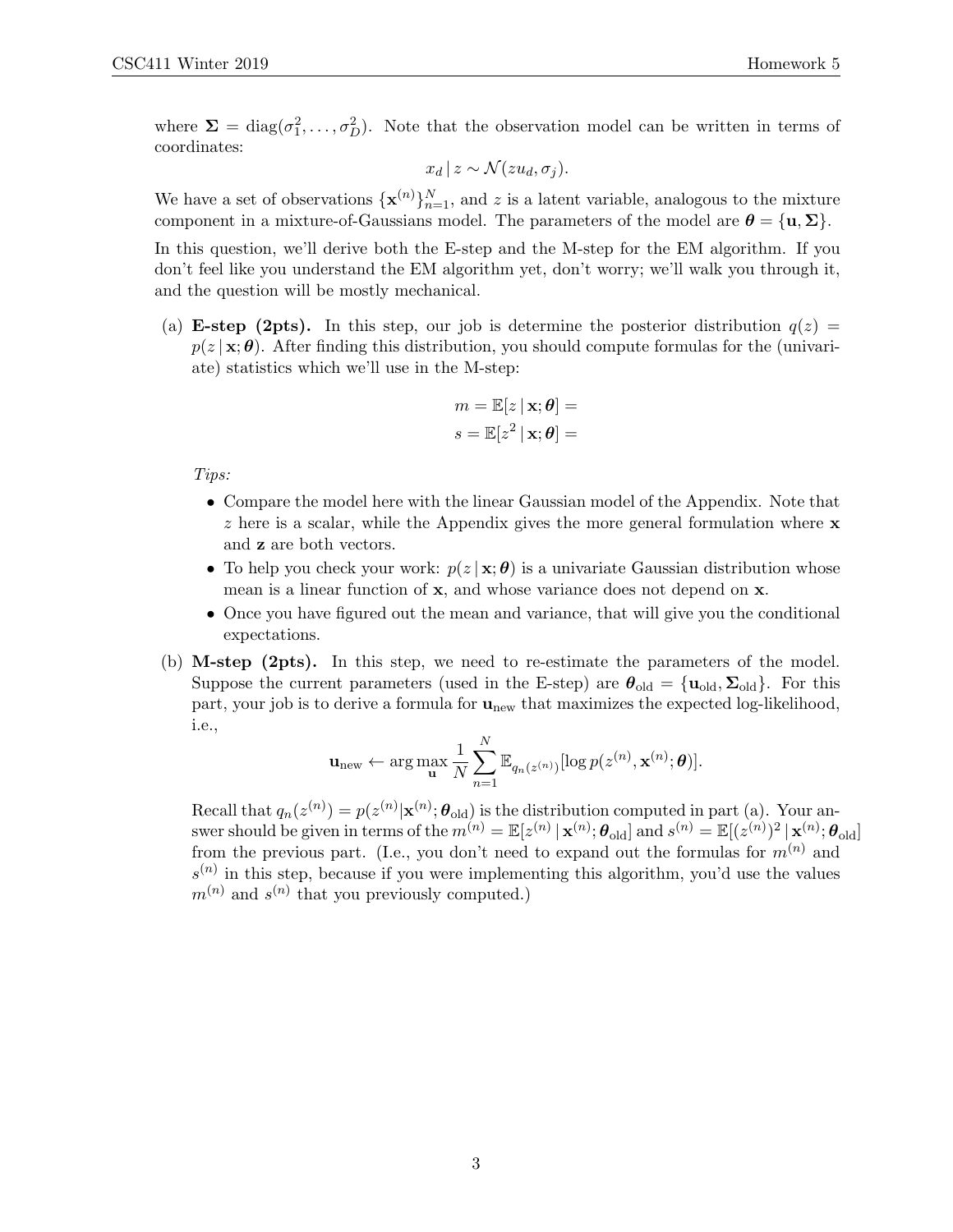Tips:

- Expand  $\log p(z^{(n)}, \mathbf{x}^{(n)}; \theta)$  to  $\log p(z^{(n)}; \theta) + \log p(\mathbf{x}^{(n)} | z^{(n)}; \theta)$  (log is the natural logarithm).
- Expand out the PDF of the Gaussian distribution.
- Apply linearity of expectation. You should wind up with terms proportional to  $\mathbb{E}_{q_n(z^{(n)})}[z^{(n)}]$  and  $\mathbb{E}_{q_n(z^{(n)})}[(z^{(n)})^2]$ . Replace these expectations with  $m^{(n)}$  and  $s^{(n)}$ . You should get an equation that does not mention  $z^{(n)}$ .
- In order to find the maximum likelihood parameter  $\mathbf{u}_{\text{new}}$ , you need to take the derivative with respect to  $u_d$ , set it to zero, and solve for  $\mathbf{u}_{\text{new}}$ .
- (c) M-step, cont'd (optional) Find the M-step update for the observation variances  ${\lbrace \sigma_d \rbrace}_{d=1}^D$ . This can be done in a similar way to part (b).